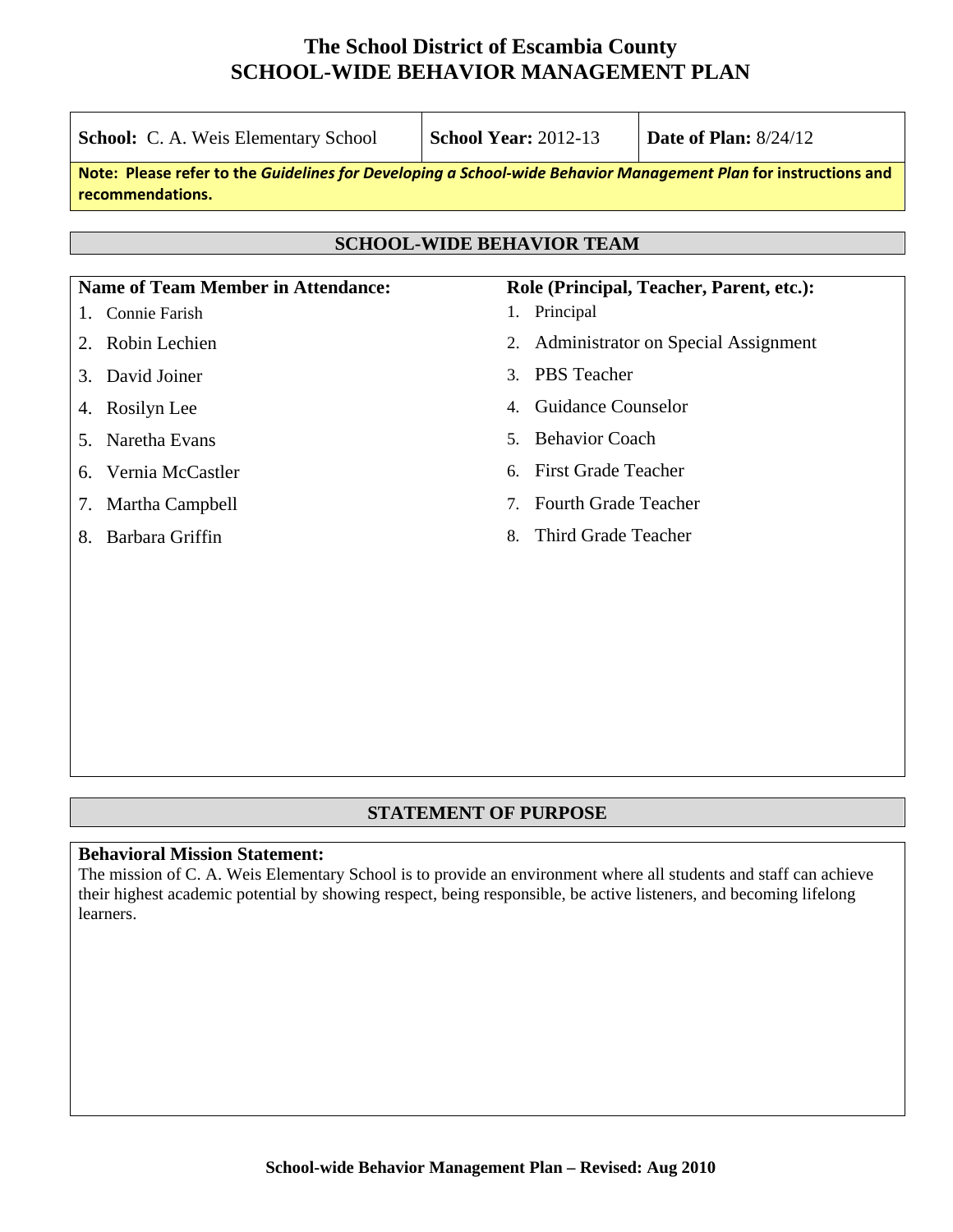## **BASELINE DATA**

## **PREVIOUS SCHOOL YEAR** 2011 - 2012

| <b>Office Discipline Referrals (ODR)</b>                                         |      |  |
|----------------------------------------------------------------------------------|------|--|
| Number of Office Discipline<br>Referrals (ODR)                                   | 207  |  |
| Average ODR per Student<br>$(\text{\# ODR} \div \text{\# of students enrolled})$ | .11  |  |
| Number of Students with ODR                                                      | 100  |  |
| <b>Attendance</b>                                                                |      |  |
| <b>Average Daily Attendance</b>                                                  | 92.7 |  |
| Excused Tardies (Elem)                                                           | N/A  |  |
| Unexcused Tardies (Elem)                                                         | N/A  |  |
| Excused Early Check-outs (Elem)                                                  | N/A  |  |
| Unexcused Early Check-outs (Elem)                                                | N/A  |  |

| <b>Out-of-School Suspensions (OSS)</b>                                           |      |  |
|----------------------------------------------------------------------------------|------|--|
| Number of Incidents of<br>Out-of-School Suspension (OSS)                         | 179  |  |
| Average OSS per Student<br>(# $OSS \div #$ of students enrolled)                 | .09  |  |
| Number of Students with OSS                                                      | 92   |  |
| <b>In-School Suspensions (ISS)</b>                                               |      |  |
| Number of Incidents of<br>In-School Suspension (ISS)                             | 20   |  |
| Average ISS per Student<br>$(\text{\# ISS} \div \text{\# of students enrolled})$ | .008 |  |
| Number of Students with ISS                                                      | 20   |  |
| <b>Bullying Prevention</b>                                                       |      |  |
| Percent of Students Trained                                                      | 100% |  |
| <b>Percent of Staff Trained</b>                                                  | 100% |  |

## **ADDITIONAL DATA AND OUTCOMES**

**What other data or outcomes will your school use for continuous monitoring of your school-wide behavior management plan (e.g., academic data, faculty attendance, school surveys, training, ESE referrals, etc.)? The outcomes may also include various ways of analyzing school-wide behavioral data as outlined in the** *School-wide Behavioral Data Guide* **(e.g., referrals/suspensions by grade level, location, problem behavior, time of day, student, class, etc.).**

The Response to Interventions for Behavior Database (RtI:B) has been utilized for two school years. This system has allowed us to monitor and analyze student behavior on campus based upon location of event, grade level, teacher, time of day, and type of infraction. This data has provided information to assist our staff in being proactive in addressing possible incidents before they occur. Our staff will continue monitoring the information provided through the RtI:B Database.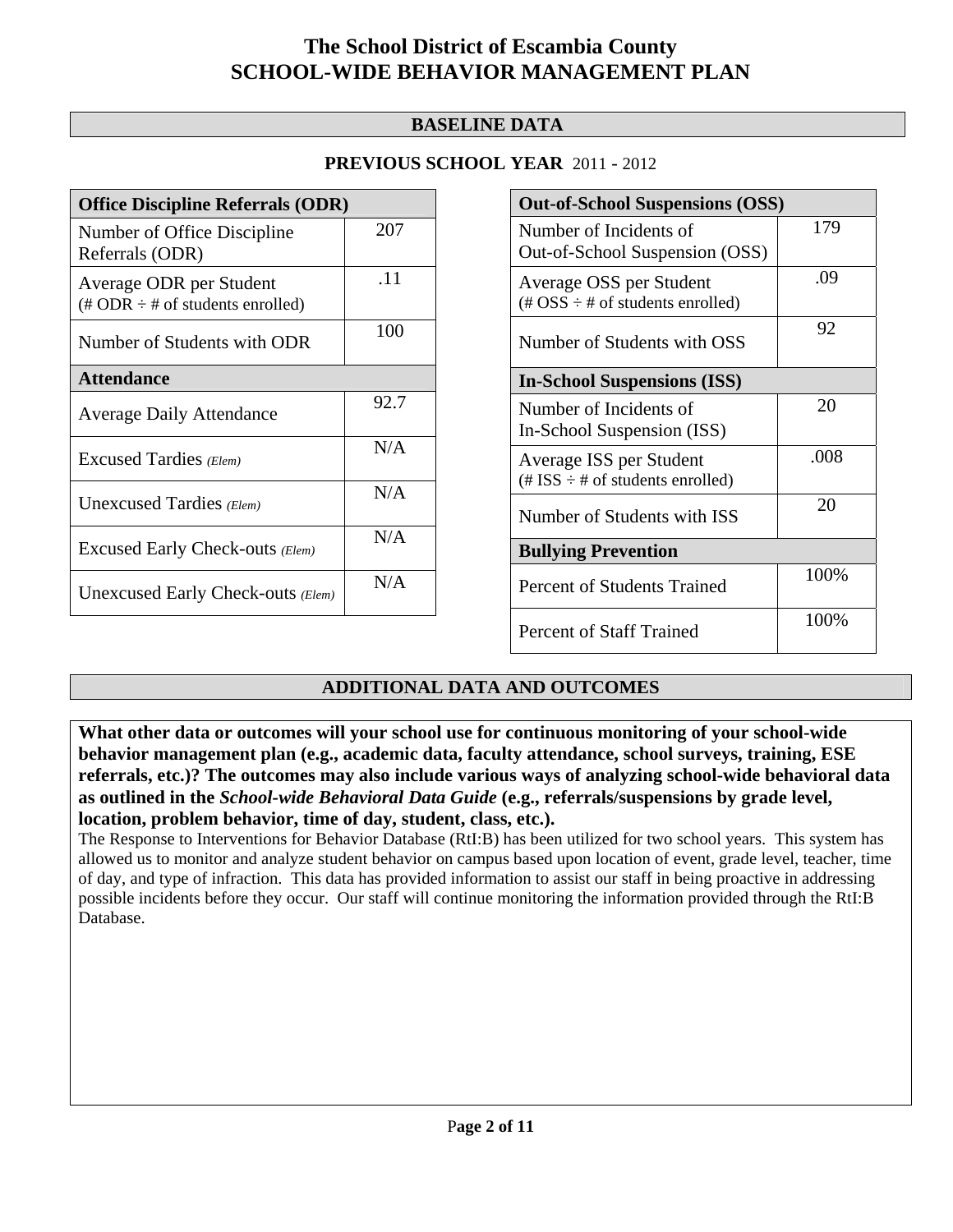## **SCHOOL-WIDE BEHAVIORAL GOALS**

### **1. Out-of-school suspension**

C.A. Weis Elementary will reduce the number of incidents of out-of-school suspensions recorded in the 2011-2012 school year (179) by 5%.

#### **2. Attendance**

C.A. Weis Elementary School will increase the average daily attendance percentage to 93% by the end of the 2012- 2013 school year.

### **3. Bullying**

C.A. Weis Elementary School will provide bullying training for the faculty and staff during periodic faculty meetings. Anti-bullying lessons will be taught in each classroom of students utilizing a variety of themes such as; classroom read alouds, teambuilding activities, cooperative learning opportunities, and smartboard assisted lessons.

### **4. Office Discipline Referrals**

C. A. Weis Elementary School will reduce the office discipline referral total from the 2011-12 school year (207) by 5%.

### **5. Tardies (Elementary – see attached plan) or Other School-wide Behavior Goal**  C. A. Weis Elementary School will monitor the number of tardies and checkouts each month to develop a baseline number for the 2012-13 school year. (see attached for specific strategies)

**6. Early Check-Outs (Elementary – see attached plan) or Other School-wide Behavior Goal**  C. A. Weis Elementary School will monitor the number of tardies and checkouts each month to develop a baseline number for the 2012-13 school year. (see attached for specific strategies)

### **7. Other School-wide Behavior Goal**  N/A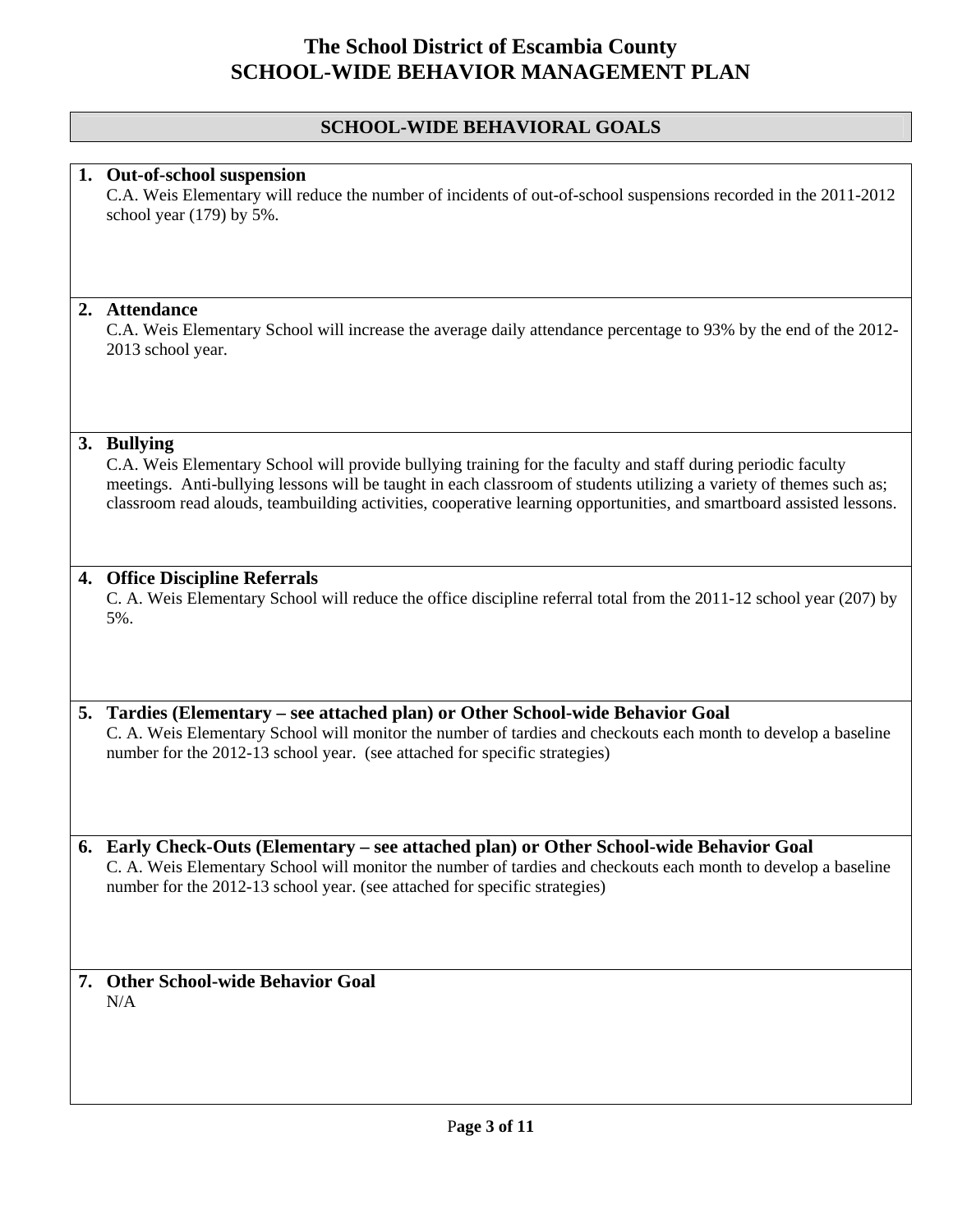## **PROGRESS MONITORING**

**Your school-wide behavior team should meet to review data and discuss concerns or revisions to your school-wide behavior management plan once a month and complete progress monitoring forms quarterly. Describe when you plan to meet (days, location, and time) throughout the school year.**  The PBS behavior team will meet once a month to evaluate the School-Wide Behavior Management Plan with current data.

**Describe the procedures that your school will use to collect, summarize, and analyze the behavioral data prior to team meetings. Procedures are required for entering the information into the database, summarizing the data, and developing graphs using the** *School-wide Behavioral Data Guide***.** 

The PBS Teacher will be responsible for entering behavioral data into the RtI:B Database. Data will be graphed and reviewed monthly.

## **How will your school document the school-wide behavior team meetings?**

A sign in sheet will be used to document those who attend the team meetings. An individual on the behavior team will be responsible for recording minutes of the meetings to be shared with all team members.

**Describe how your school-wide behavior team will share the data and outcomes with your faculty, staff, and other stakeholders?** 

Behavior data and outcomes will be communicated by way of faculty meetings and school-wide email communication.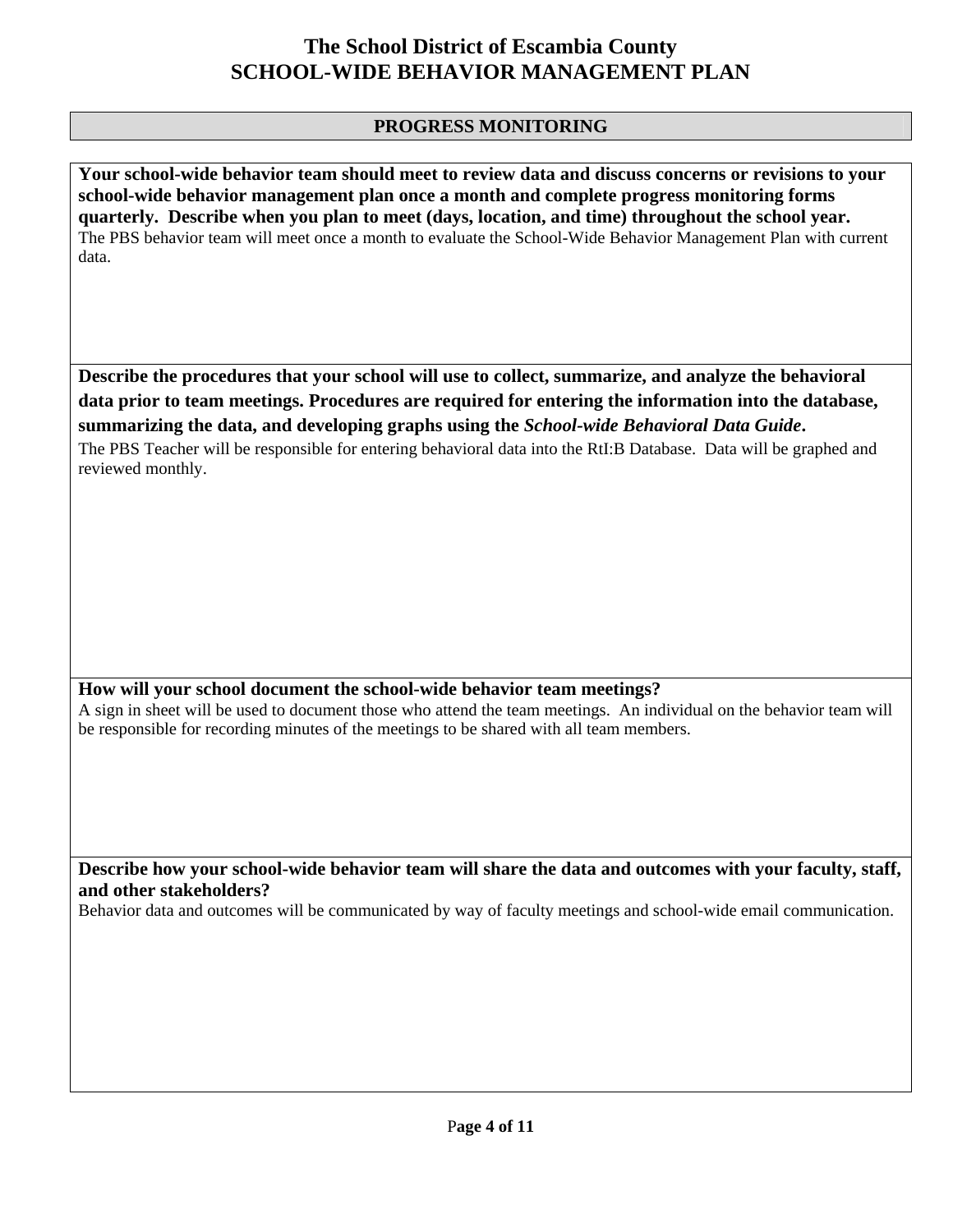## **SCHOOL EXPECTATIONS AND RULES**

# **List 3 – 5 school-wide expectations**

We follow direction.

We treat others with kindness and respect. We complete all assignments.

| Rules/<br><b>Expectations:</b>                | <b>Setting:</b><br>Hallways                                                                   | <b>Setting:</b><br>Cafeteria                                                                                                                       | <b>Setting:</b><br><b>Bus</b>                                                                                      | <b>Setting:</b><br>Playground                                                                            |
|-----------------------------------------------|-----------------------------------------------------------------------------------------------|----------------------------------------------------------------------------------------------------------------------------------------------------|--------------------------------------------------------------------------------------------------------------------|----------------------------------------------------------------------------------------------------------|
| We follow directions                          | Walk on the right side<br>of the blue dots.<br>Walk facing forward<br>with hands behind back. | Enter your tables on the<br>left.<br>Sit down quietly.<br>Follow talking rules<br>(breakfast is silent, first<br>10 minutes of lunch is<br>silent) | Buckle seatbelts as<br>soon as you sit down.<br>Remain seated in<br>assigned seat.                                 | Immediately respond to<br>teachers' instructions.<br>Abide by playground<br>equipment and game<br>rules. |
| We treat others with<br>kindness and respect. | Walk quietly in the<br>hallway.<br>Keep hands to yourself.                                    | Talk quietly to the<br>people at your table.                                                                                                       | Talk quietly to the<br>person in your seat.<br>Keep hands and feet to<br>self.<br>Take turns unloading<br>the bus. | Keep hands to self.<br>Share equipment<br>Include others in your<br>playtime.                            |
| We complete all<br>assignments.               | Stop at stop signs.                                                                           | Stand up on the right<br>side of the table and<br>dump trays one at a<br>time.                                                                     | Walk quietly to the exit<br>after the bus comes to a<br>complete stop.                                             | Stay in assigned area.<br>Follow "game" rules.                                                           |
| N/A                                           |                                                                                               |                                                                                                                                                    |                                                                                                                    |                                                                                                          |
| N/A                                           |                                                                                               |                                                                                                                                                    |                                                                                                                    |                                                                                                          |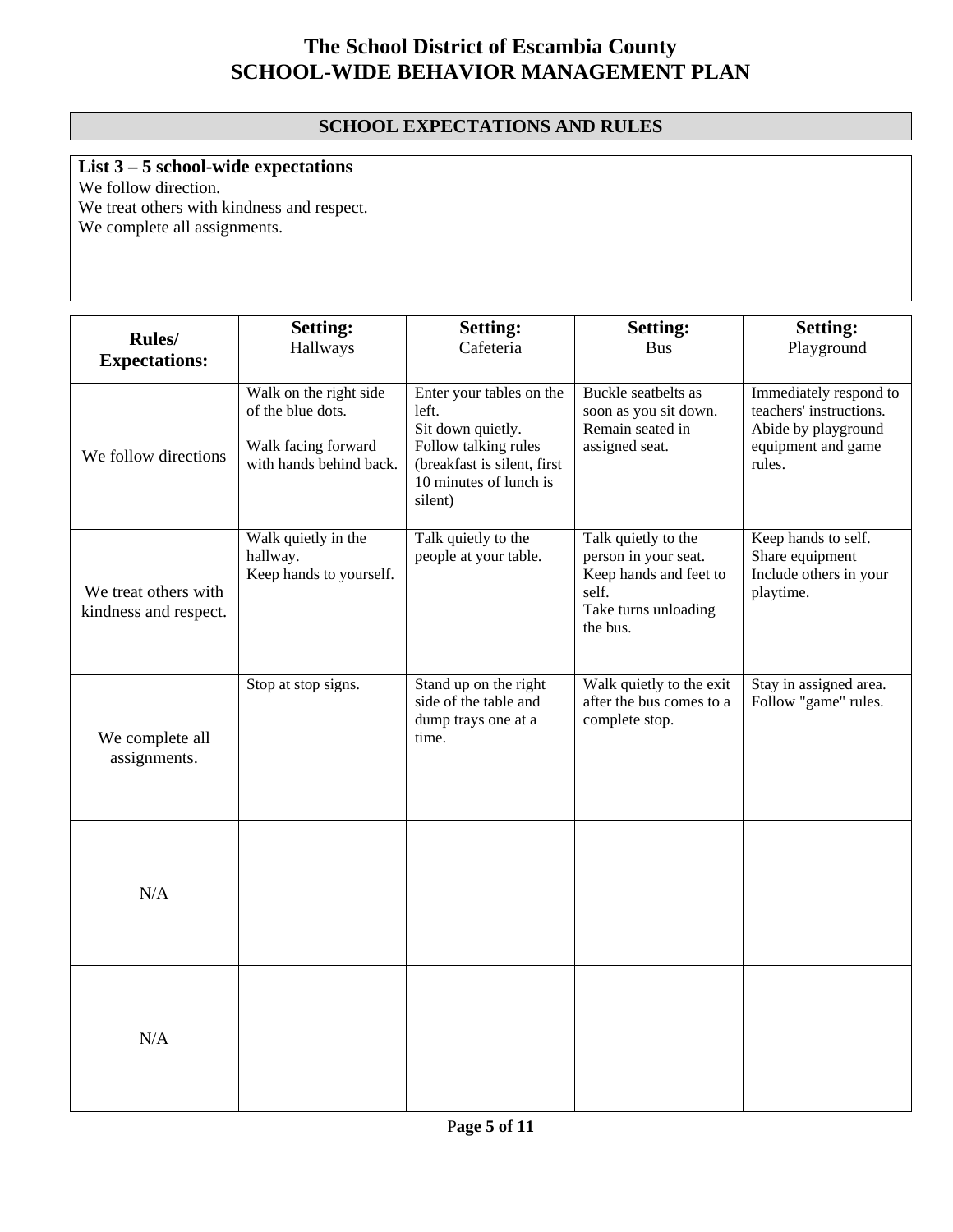## **TEACHING EXPECTATIONS AND RULES**

| How will your school introduce the school-wide expectations and rules to all of your students and staff?<br>Expectations and rules will be posted in the hallways, restrooms, and classrooms.<br>Time during the faculty and pre-planning meetings will be devoted to traininng.<br>Staff and teachers will provide information to students through lessons, activities, and media materials. |
|-----------------------------------------------------------------------------------------------------------------------------------------------------------------------------------------------------------------------------------------------------------------------------------------------------------------------------------------------------------------------------------------------|
|                                                                                                                                                                                                                                                                                                                                                                                               |
|                                                                                                                                                                                                                                                                                                                                                                                               |
| During the school year, what activities will your school implement to encourage on-going direct                                                                                                                                                                                                                                                                                               |
| instruction of the school-wide expectations and rules? How will your school embed the expectations and                                                                                                                                                                                                                                                                                        |
| rules into the daily curriculum?<br>Periodic staff trainings and discussions will be included in faculty meetings.                                                                                                                                                                                                                                                                            |
| Staff and teachers will led lessons and provide activities to model and practice positive behavior.                                                                                                                                                                                                                                                                                           |
| "Weis Bucks" will be distributed to students to encourage positive behavior and character trait demonstration.                                                                                                                                                                                                                                                                                |
| "Weis Mart" will be available to each student each week allowing purchases of various prizes and privileges with "Weis                                                                                                                                                                                                                                                                        |
| Bucks".                                                                                                                                                                                                                                                                                                                                                                                       |
| Daily monitoring of student behavior by classroom teachers and staff for encouragement and promotion.<br>Visable reminders in the hallways, classrooms, and restrooms of the behavior expectations.                                                                                                                                                                                           |
|                                                                                                                                                                                                                                                                                                                                                                                               |
|                                                                                                                                                                                                                                                                                                                                                                                               |
|                                                                                                                                                                                                                                                                                                                                                                                               |
|                                                                                                                                                                                                                                                                                                                                                                                               |
|                                                                                                                                                                                                                                                                                                                                                                                               |
| How often will you plan to provide refresher training on expectations and rules to staff and students in                                                                                                                                                                                                                                                                                      |
| your school? How will you orient and teach new students who arrive mid-year?                                                                                                                                                                                                                                                                                                                  |
| Students will have daily reminders of the expectations and rules by way of the displayed expectation posters.                                                                                                                                                                                                                                                                                 |
| Expectations will be reviewed with teachers and staff during faculty meetings.                                                                                                                                                                                                                                                                                                                |
| Morning announcements will include a brief overview of expectations and character traits.                                                                                                                                                                                                                                                                                                     |
|                                                                                                                                                                                                                                                                                                                                                                                               |
|                                                                                                                                                                                                                                                                                                                                                                                               |
|                                                                                                                                                                                                                                                                                                                                                                                               |
|                                                                                                                                                                                                                                                                                                                                                                                               |
|                                                                                                                                                                                                                                                                                                                                                                                               |
|                                                                                                                                                                                                                                                                                                                                                                                               |
|                                                                                                                                                                                                                                                                                                                                                                                               |
|                                                                                                                                                                                                                                                                                                                                                                                               |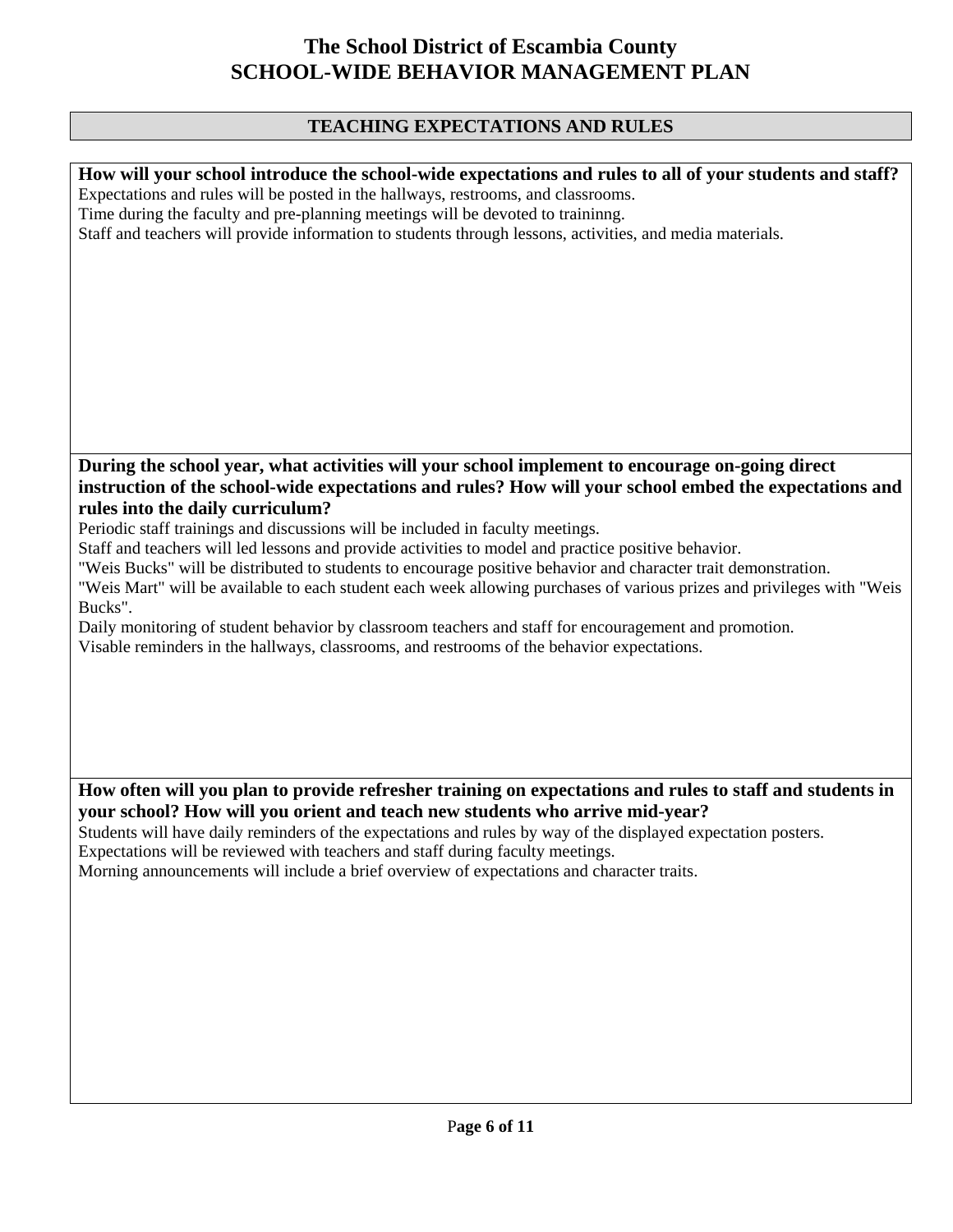## **REWARD/RECOGNITION PROGRAM**

## **What type of reward system will you use?**

"Weis Bucks" will be distributed to students to encourage positive behavior and character trait demonstration. "Weis Mart" will be available to each student each week allowing purchases of various prizes and privileges with "Weis Bucks".

Verbal and nonverbal praise will be used as a positive reinforcement to students.

Students may purchase privileges with Weis Bucks.

School-wide celebrations will be provided periodically to encourage positive behavior.

Stickers, treats, treasure box items, or specific privileges may be awarded as deemed appropriate by the classroom teacher.

**Describe the behaviors for which you will reward or recognize students.** 

Expectations for C.A. Weis include: Following Directions Treat others with kindness and respect Complete all assignments

### **How will you implement the reward system?**

Staff members are given "Weis Bucks" to distribute and encourage positive behaviors in students. Teachers will reinforce those student behaviors that reflect our school's rules and expectations. Students will have the opportunity to spend those bucks at "Weis mart". Teachers will also have special privileges that can be purchased each week. Schoolwide celebrations are offered periodically.

Substitute teachers, tutors, and bus drivers receive Weis Bucks for distribution with added value to promote excellent behavior.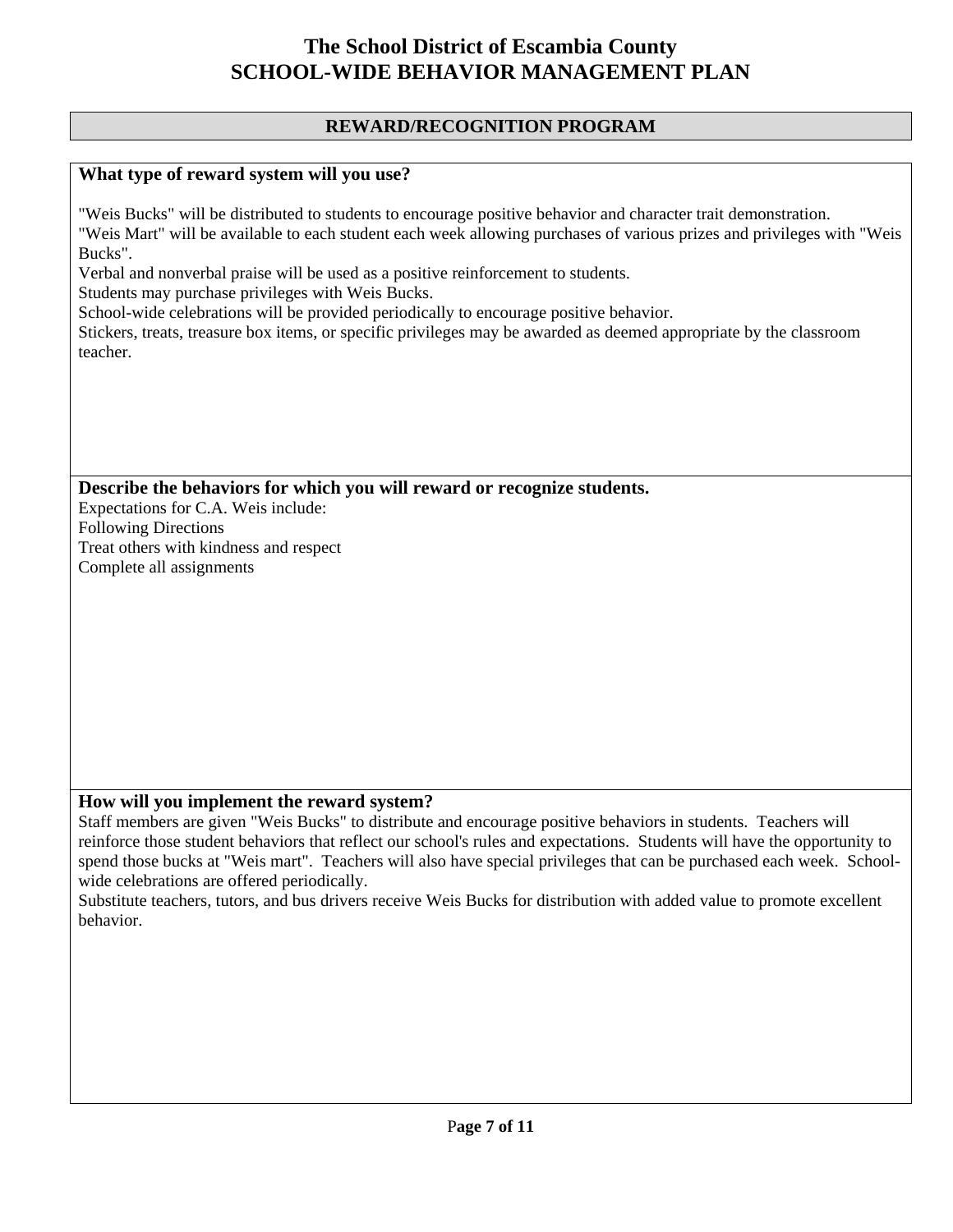## **DISCIPLINARY PROCEDURES**

## **Explain the discipline process at your school. Differentiate between minor and major behavior incidents and describe the process for documenting and addressing both types of incidents.**

Minor infractions will follow the process listed below:

1. Verbal warning and restate the expectation. If the behavior stops, then no further actions.

2. Reteach expectation and begin classroom behavior report. Apply intervention. If behavior stops, then no further action.

3. Apply intervention and contact parent/guardian. if behavior stops, then no further action.

4. Continue classroom behavior report. contact a peer, guidance, or adminstration for further interventions, etc. If behavior stops, then no further action.

5. Refer to guidance or administration. complete office referral form.

Major infractions will follow the process listed below:

- 1. Write a referral and escort student to office.
- 2. Administration determines consequences.
- 3. Copy of referral given to teacher/staff.

### **What intervention strategies will your school use to prevent behavior that results in discipline referrals and out-of-school suspensions?**

Student Expectation Conference Buddy Teacher Time Out Loss of Item/Class Privilege Seating change/reflection chair Curriculum Modification Positive Reinforcement Peer Mediation Student Contract Telephone Parent Tangible Reinforcement

Non-classroom staff members have been appointed specific students to check-in with in all classrooms to build positive relationships and rapport.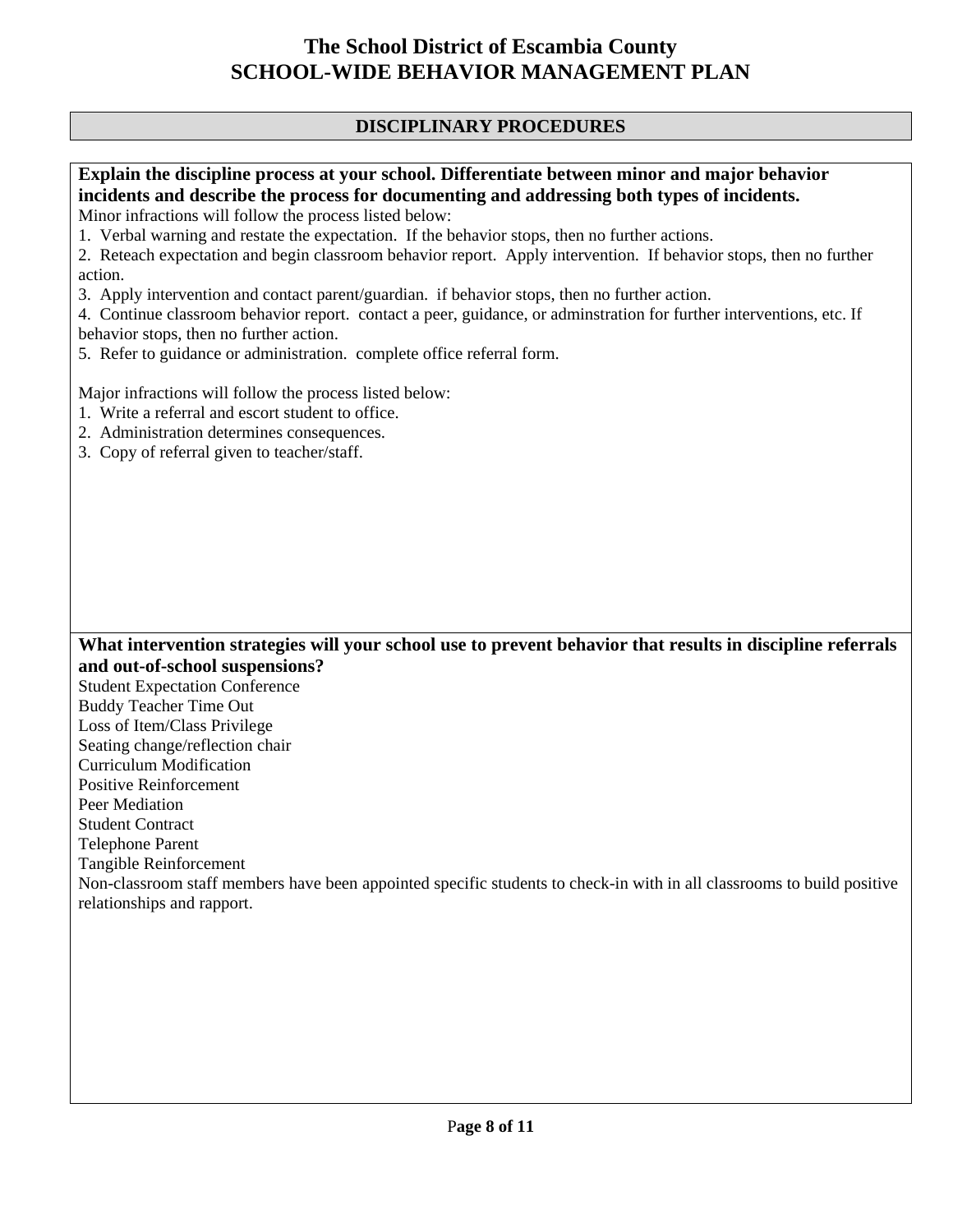## **DISCIPLINARY PROCEDURES (continued)**

| What are the consequences or disciplinary actions that are used in your school? |
|---------------------------------------------------------------------------------|
| Behavior contract                                                               |
| Conference with student                                                         |
| Conference with parent                                                          |
| Warning time out (school)                                                       |
| Loss of privileges                                                              |
| In school suspension                                                            |
| Out of school suspension                                                        |
| Referral to ICARE                                                               |
|                                                                                 |
|                                                                                 |
|                                                                                 |
|                                                                                 |
|                                                                                 |
|                                                                                 |
|                                                                                 |
|                                                                                 |
|                                                                                 |
|                                                                                 |
|                                                                                 |
|                                                                                 |
|                                                                                 |
|                                                                                 |
|                                                                                 |
|                                                                                 |
| For Middle or High Schools:                                                     |
| How do the adjudication guidelines complement your disciplinary procedures?     |
| $\rm N/A$                                                                       |
|                                                                                 |
|                                                                                 |
|                                                                                 |
|                                                                                 |
|                                                                                 |
|                                                                                 |
|                                                                                 |
|                                                                                 |
|                                                                                 |
|                                                                                 |
|                                                                                 |
|                                                                                 |
|                                                                                 |
|                                                                                 |
|                                                                                 |
|                                                                                 |
|                                                                                 |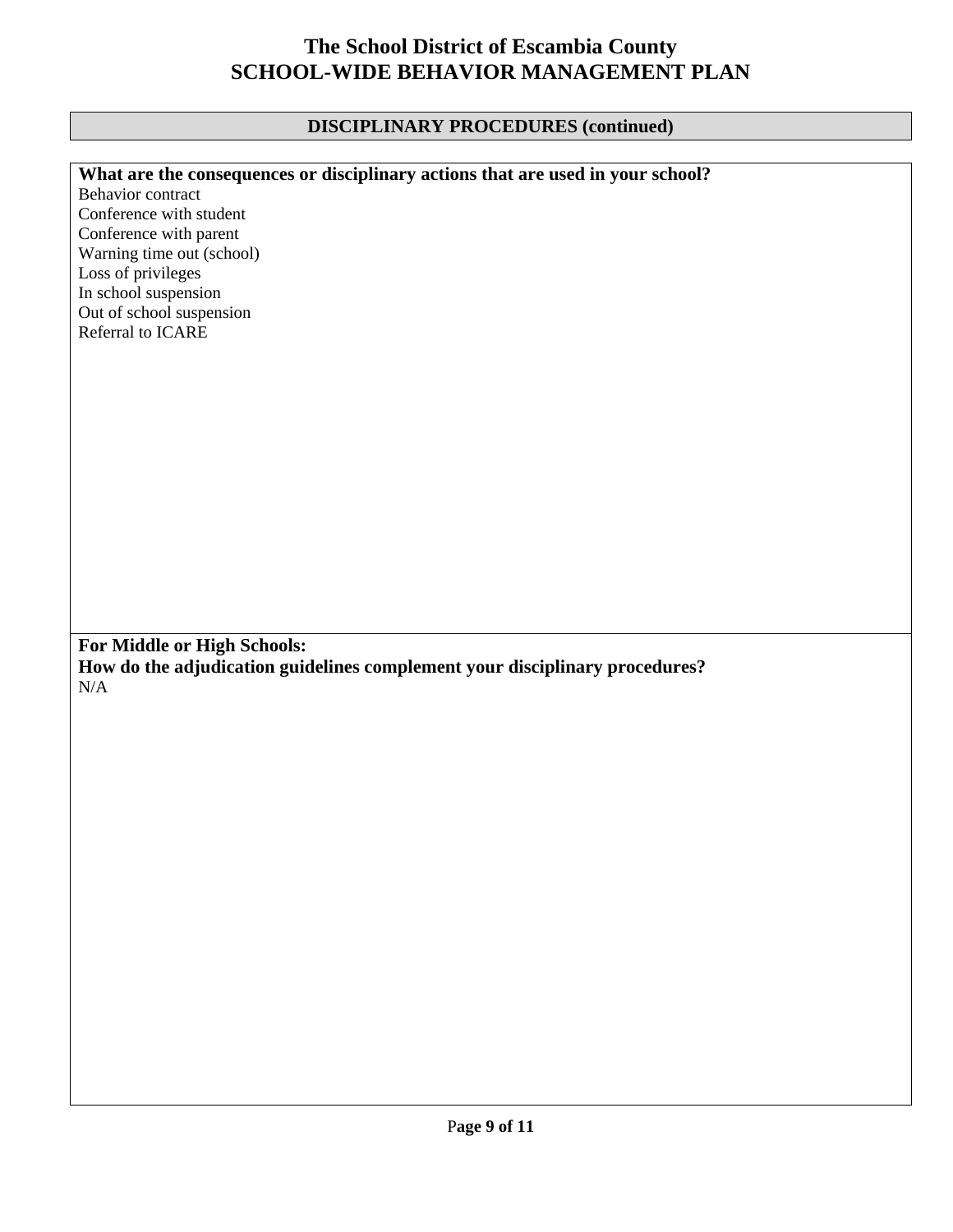## **TRAINING AND IMPLEMENTATION**

### **Describe any training needs, material needs, and/or environmental arrangements necessary to implement your school-wide behavior management plan.**

PBS training occurred during the preschool time period. Staff members discussed various options to acknowledge and support positive behavior. Each teacher received a blank calendar to record positive telephone calls to parents. Character trait curriculum was provided to each teacher.

**Describe how your school will train all faculty and staff on your school-wide behavior management plan. How will you orient and teach new faculty and staff who arrive mid-year?** 

Training was provided for faculty and staff during preschool. Training for new faculty or staff will be the responsibilty of the Assistant Principal or PBS Teacher.

## **What school-wide routines and procedures will be implemented by all faculty and staff to facilitate your school-wide behavior management plan?**

All staff have been given "Weis Bucks" to distribute to students who are showing positive behaviors. All students will be expected to walk on the right side of the hallway at all times. Expectations of the plan will be posted in the hallways, cafeteria, restrooms, library, and classrooms. Stop signs will be posted in specific locations in all hallways. Numerous non-classroom staff members have been scheduled to visit students to build positive relationships and rapport. This process provides an additional role model and caring adult to assist students in positive choices and behaviors.